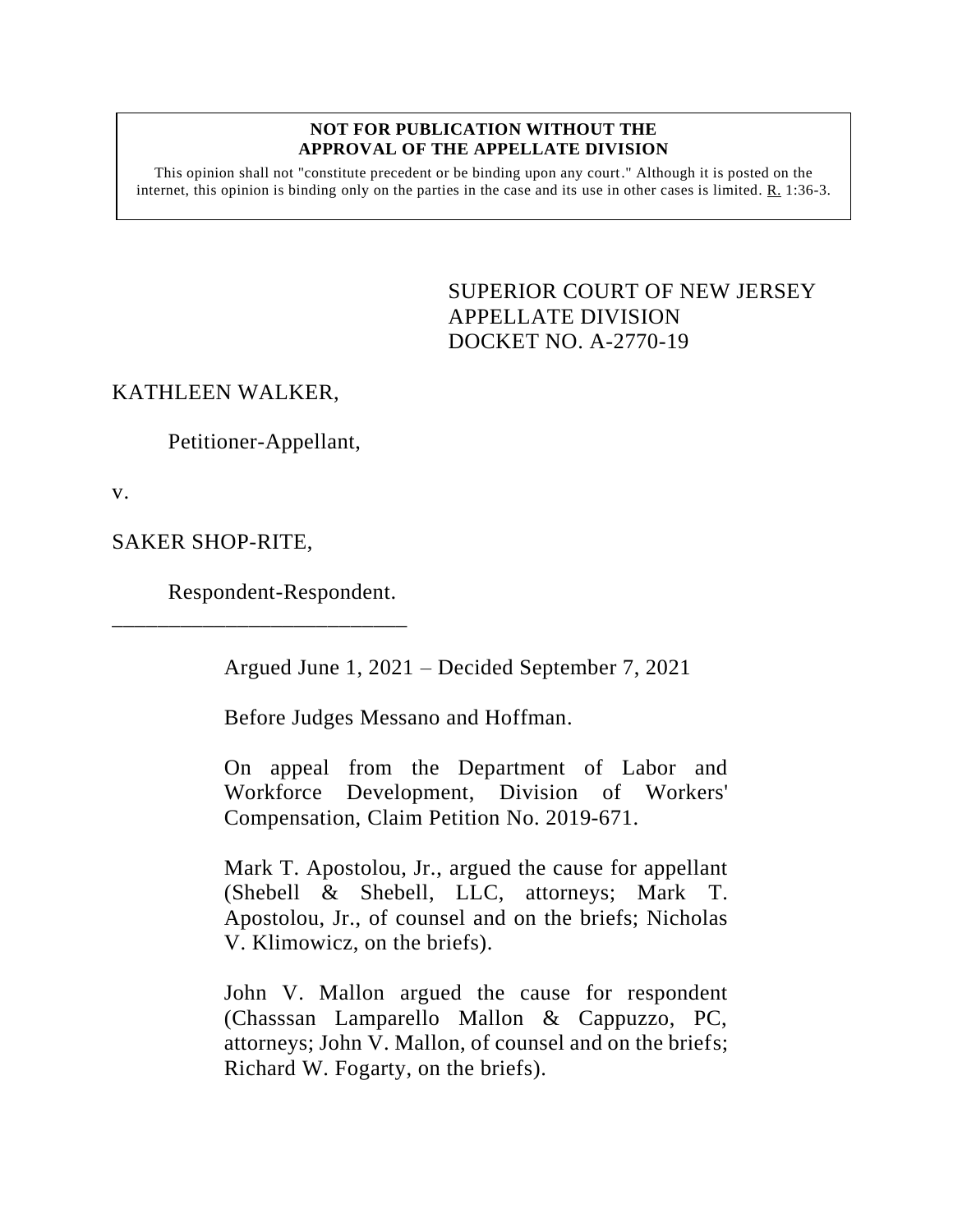### PER CURIAM

This workers compensation case arises from a trip and fall accident that occurred on December 11, 2018, when petitioner Kathleen Walker, an employee of the Saker ShopRite (Saker) supermarket in Neptune, stepped into a pothole as she walked to her car in the parking lot, after completing her shift. Saker maintained an employee break area near the location of petitioner's fall.

Petitioner appeals from the January 28, 2020 order entered by a judge of compensation, dismissing her claim with prejudice. The judge found that petitioner's accident did not occur in an area under Saker's control nor in an area designated by Saker for employee parking. Based on these findings, the judge concluded the accident did not take place in the course of petitioner's employment. Because we conclude that petitioner's accident did, in fact, occur in an area under Saker's control, and that petitioner engaged in no unsafe conduct, we reverse.

I.

In December 2018, petitioner was seventy years old. She had been working for Saker for thirty-one years and at the Neptune ShopRite for twentyfive years. For much of the time she worked at the Neptune location, petitioner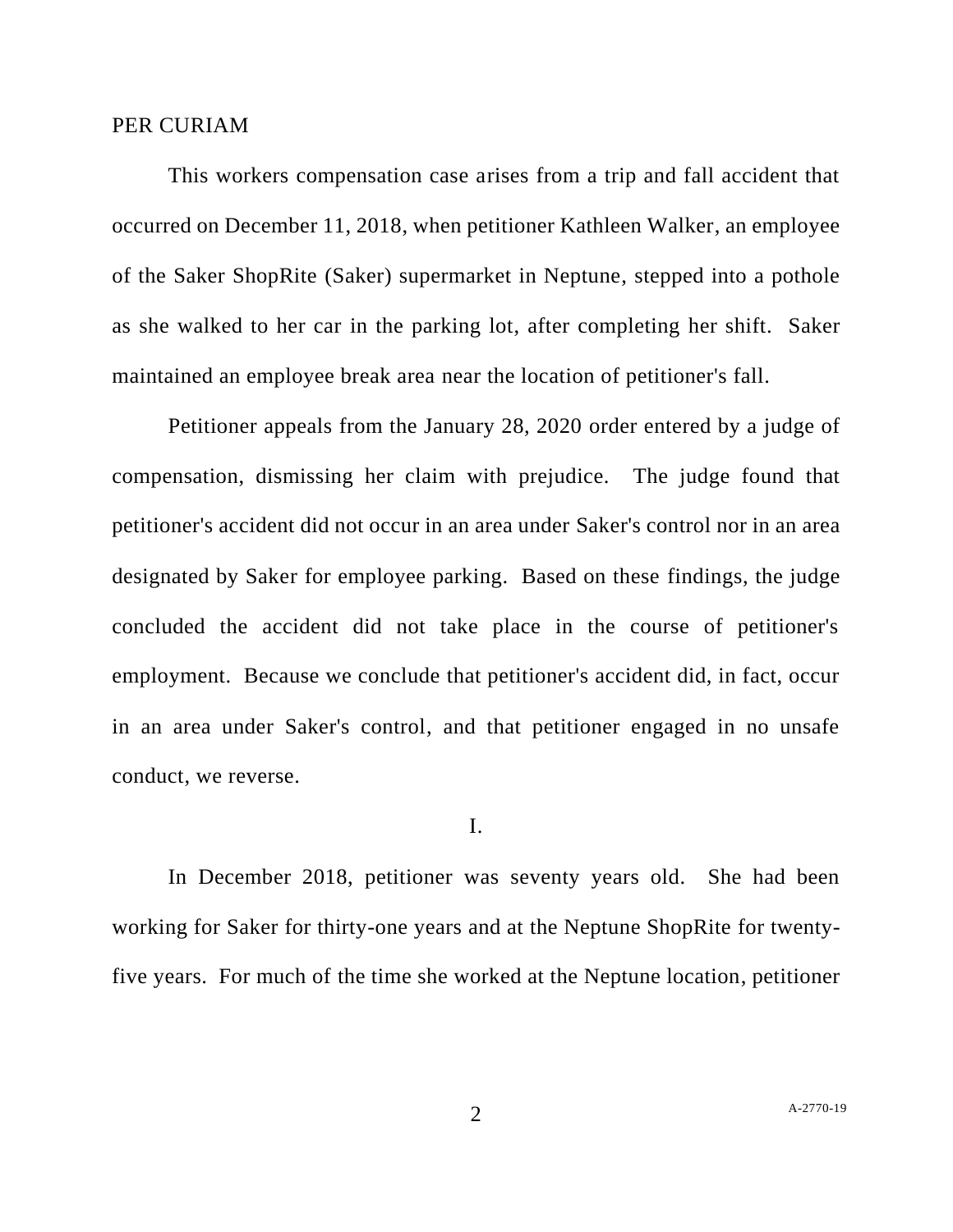drove to work and parked in the Saker's side parking lot. This side parking lot abutted a side entrance to the supermarket, which was open to customers.

The shopping center where this accident occurred contains approximately eight to ten stores, with Sakers' supermarket occupying the last leased space on the south end. According to petitioner, the side parking lot area where she fell contained – in addition to parking places – "a cabana type thing. . . . [t] hat [Saker] put there . . . in case any of the employees smoked cigarettes, they didn't want them by the front door . . . . So that's where [employees] went out and had coffee or cigarettes, right there." Next to the cabana, Saker used the sidewalk to hold shopping carts. Petitioner said she had parked in this same area "[s]ince the store was opened, twenty-five years."

While acknowledging that Saker had previously told its employees, "we want everybody to park out by the street[,]" petitioner stated she used the side parking lot due to safety concerns. Petitioner recounted that she had a conversation with Jen, an assistant manager of the liquor department where she worked, explaining why she parked in the area of the lot where her accident occurred: "I told her it's very dangerous to be parking anywhere else . . . . She didn't say [I had] to move[,]" nor did anyone else. Petitioner's conversation with Jen took place "years" before her accident; in addition, petitioner said other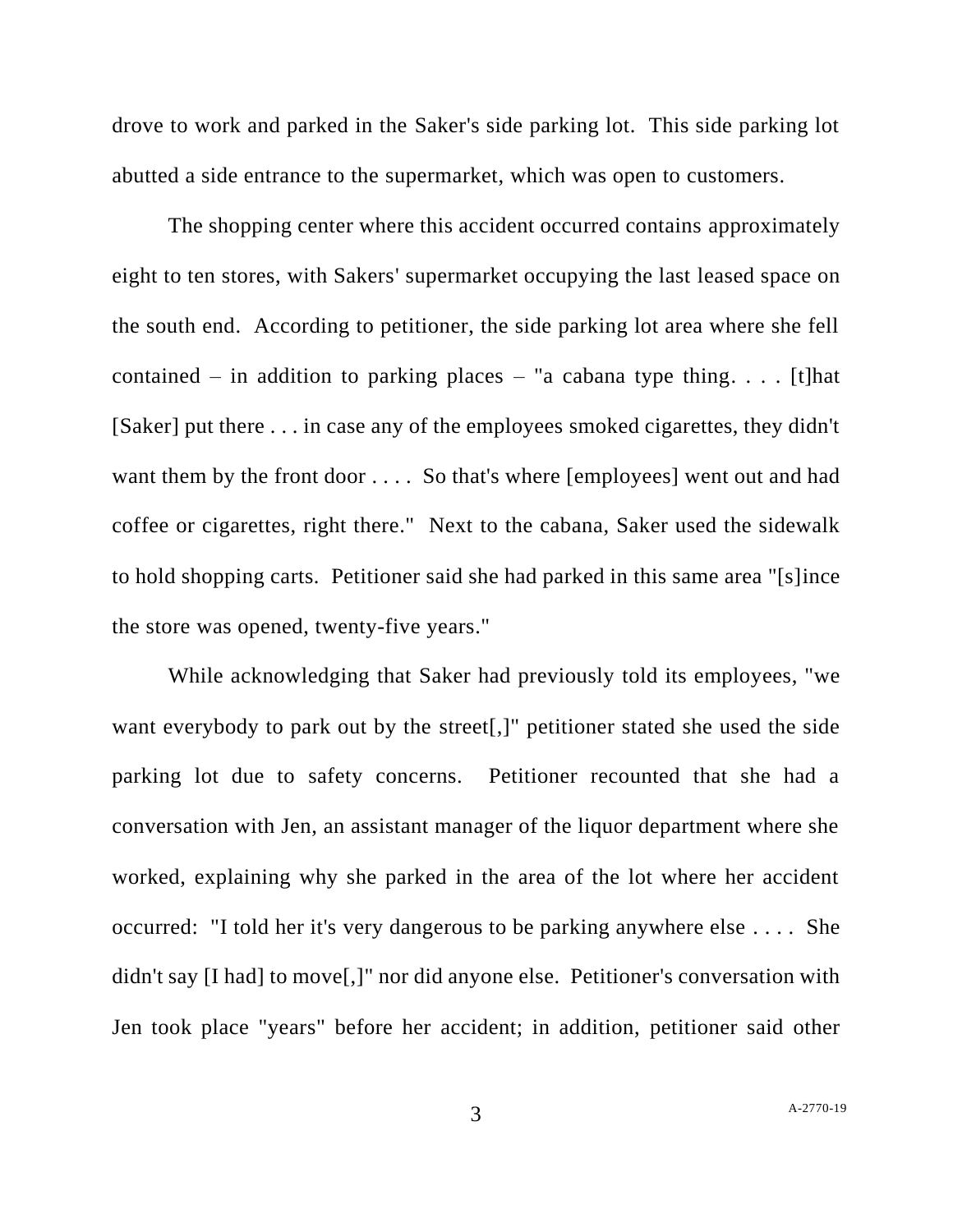employees also parked in the side lot, rather in the designated area near the street.

Saker leased its Neptune supermarket from the landlord in 1992, and the lease remained in effect, with some amendments, at the time of petitioner's fall. Pursuant to the lease, Saker pays a common area maintenance (CAM) fee to the landlord, based on its "pro-rata share of the entire shopping center" for "maintenance of the parking lot, insurance, snow removal, cleaning, sweeping, patching," etc.

The lease further stated, "Landlord shall keep and maintain or permit the operator of the premises . . . to keep and maintain the common area in good condition and repair including but not limited to repairing and replacing pavement." In February 2018, Saker and the landlord amended the lease, empowering Saker to complete "[r]econfiguration [w]ork[,]" which included installation of a "raised and extended sidewalk" and "vehicular directional signage . . . ." Additionally, it authorized Saker to perform "[r]estoration [w]ork[,]" described as "[r]e-milling, repaving, and restriping of parking lot" and "paving repairs in the rear of the [p]remises."

Saker's general counsel (the GC) provided the following explanation for this amendment: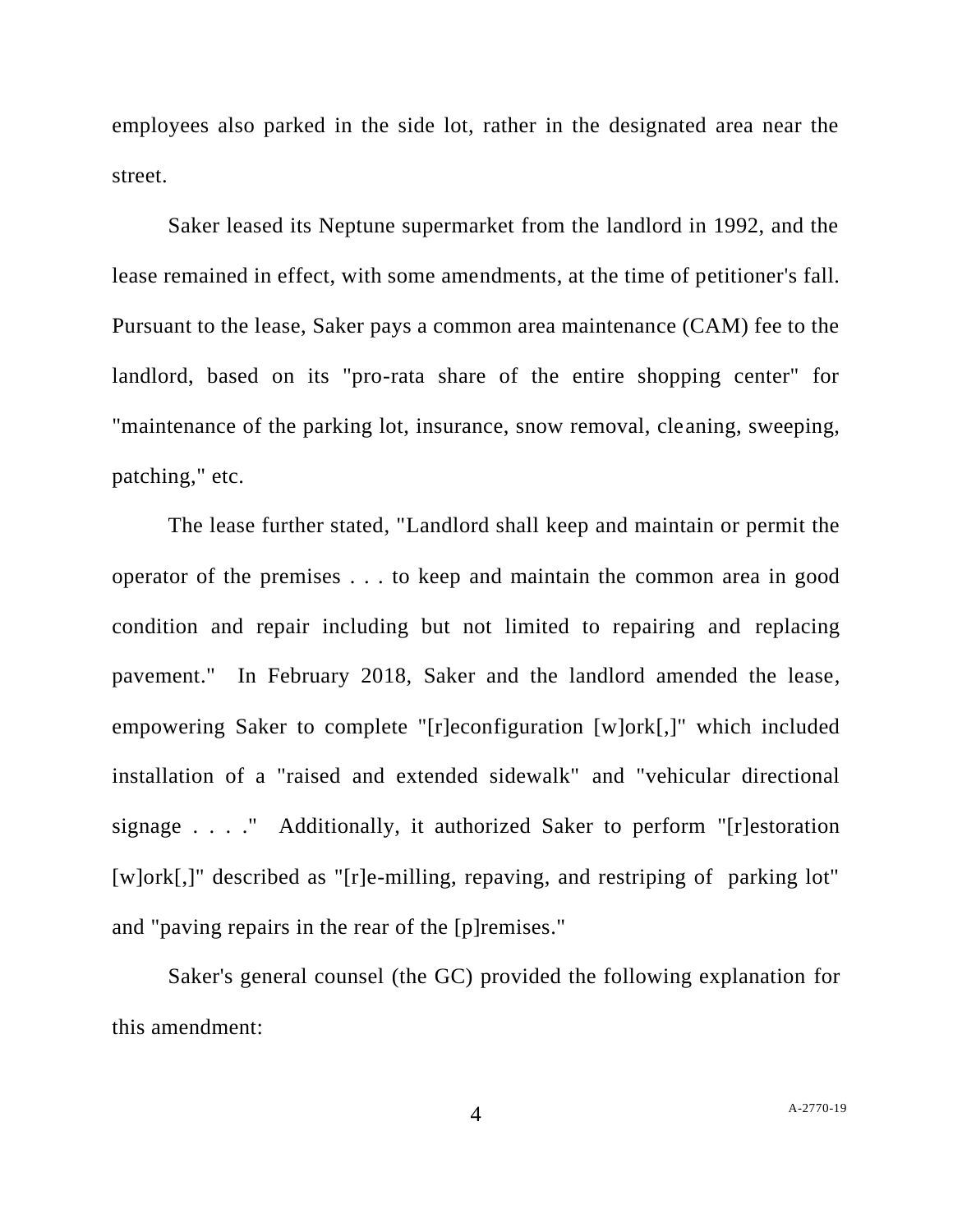The landlord did not want to bother going to the Planning Board getting the approvals and doing the work. The landlord took the position that if [Saker] did it the landlord would reimburse [Saker] for the cost of doing the work and the landlord would continue to maintain everything in the parking lot.

However, according to the GC, Saker's ability to repave the lots was "subject to getting Planning Board approval to do the work." Saker did not obtain such approval until after petitioner's fall, though the GC attended several planning board meetings before approval issued. Saker ultimately repaved the front parking lot after petitioner's accident.

Saker's Human Resources Manager (the HR Manager) advised new employees to park in the "designated employee parking area." On crossexamination, she acknowledged regularly observing store employees parking in non-designated parking areas and asking them to move their cars to the designated area. She also confirmed that certain Saker employees had the responsibility of retrieving shopping carts from the parking lot; in addition, those employees were asked to keep an eye out for any hazards in the parking lot and to report such hazards to management.

Since the landlord owned and maintained the parking lot for the shopping center, including the side parking lot where petitioner sustained her injury, the judge held that "[p]etitioner fell in an area that was not owned or controlled by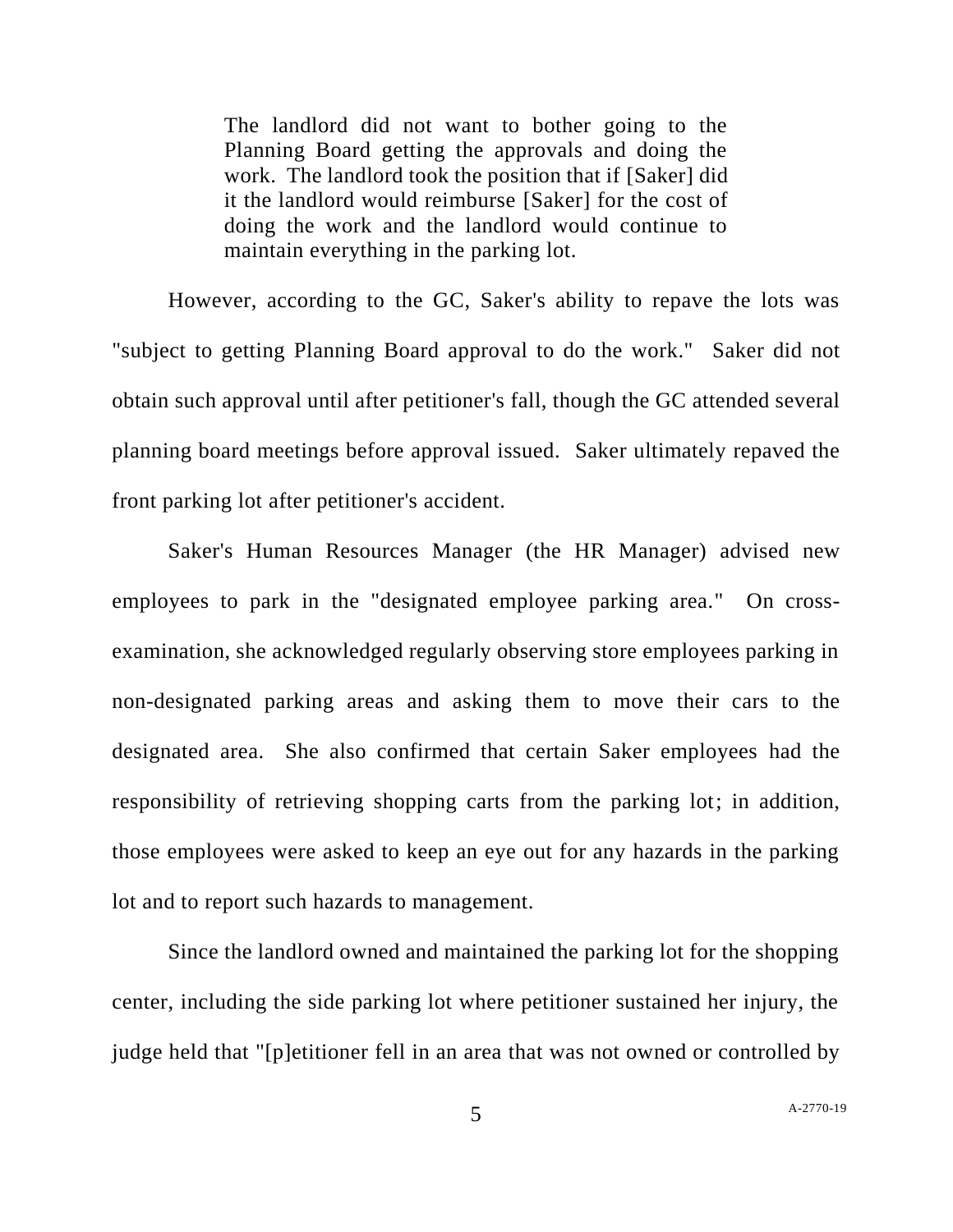[Saker]." The judge further found that "[p]etitioner had knowledge of the [Saker]'s directive as to the location of the proper parking area[,]" but "consciously chose to ignore [Saker]'s directive to park in the designated area." He therefore ruled that "the matter is not compensable and is dismissed."

Because the record contains substantial evidence that Saker used and exercised control over the parking lot area abutting its supermarket, including the area where petitioner fell, and because the record lacks any evidence that Saker's directive to park in the designated employee parking area was for the safety of its employees, we are constrained to reverse.

# II.

Our review in workers' compensation cases is limited to "whether the findings made could have been reached on sufficient credible evidence present in the record . . . ." Hersh v. Cnty. of Morris, 217 N.J. 236, 243 (2014) (quoting Sager v. O.A. Peterson Constr., Co., 182 N.J. 156, 164 (2004)). We give "substantial deference" to the factual findings of a judge of compensation "in recognition of the compensation judge's expertise and opportunity to hear witnesses and assess their credibility." Goulding v. NJ Friendship House, Inc., 245 N.J. 157, 167 (2021) (quoting Ramos v. M & F Fashions, Inc., 154 N.J. 583,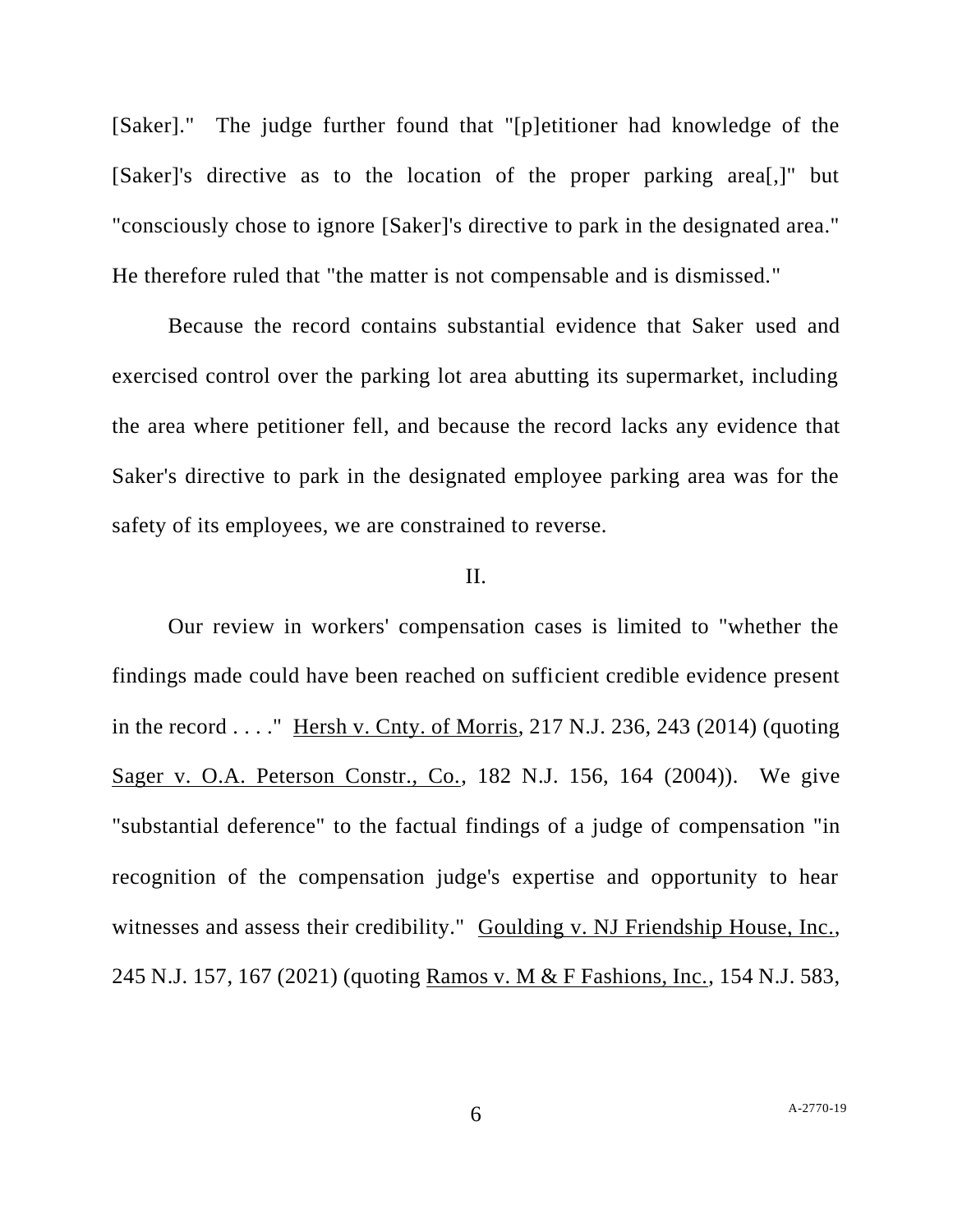594 (1998)). We do not defer to a judge of compensation's legal conclusions. Hersh, 217 N.J. at 243.

In applying provisions of the Workers' Compensation  $Act<sup>1</sup>$  (the Act), our Supreme Court "has long stressed that it 'is humane social legislation designed to place the cost of work-connected injury upon the employer who may readily provide for it as an operating expense.'" Goulding, 245 N.J. at 167 (quoting Tocci v. Tessler & Weiss, Inc., 28 N.J. 582, 586 (1959)). As a result, our courts have "liberally constru[ed] the Act to implement the legislative policy of affording coverage to as many workers as possible." Ibid. (quoting Brower v. ICT Grp., 164 N.J. 367, 373 (2000)). See also Zahner v. Pathmark Stores, Inc., 321 N.J. Super. 471, 477 (App. Div. 1999) (noting the courts' liberal construction of the Act's provisions in favor of employees to accomplish its "beneficent purposes").

Entitlement to workers' compensation benefits is controlled by the premises rule set forth in N.J.S.A. 34:15-36. See Kristiansen v. Morgan, 153 N.J. 298, 316-17 (1998). The statute provides that "[e]mployment shall be deemed to commence when an employee arrives at the employer's place of employment to report for work and shall terminate when the employee leaves

<sup>&</sup>lt;sup>1</sup> N.J.S.A. 34:15-1 to -128.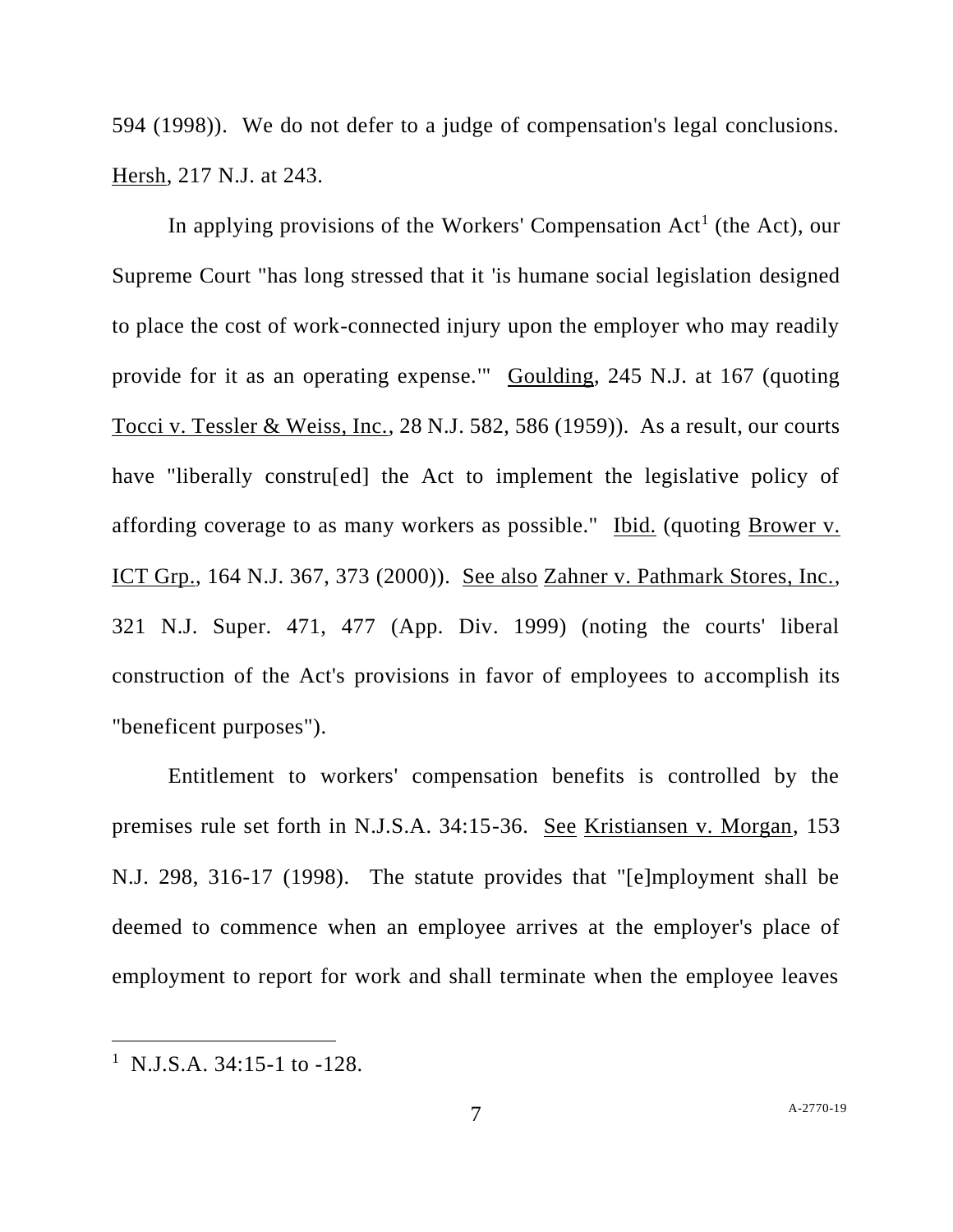the employer's place of employment, excluding areas not under the control of the employer . . . ." N.J.S.A. 34:15-36.

"The premises rule is based on the notion that an injury to an employee that happens going to or coming from work arises out of and in the course of employment if the injury takes place on the employer's premises." Kristiansen, 153 N.J. at 316 (citing Cressey v. Campus Chefs, 204 N.J. Super. 337, 342-43 (App. Div. 1985)). "The premises rule 'limits recovery to injuries which occur on the employer's premises . . . by confining the term "course of employment" to the physical limits of the employer's premises.'" Ibid. (alteration in original) (quoting Cressey, 204 N.J. Super. at 342). The Court has further noted:

> The Legislature used the phrase "excluding areas not under the control of the employer" in its definition of employment because it intended to include areas controlled by the employer within the definition. That phrase was intended to make clear that the premises rule can entail more than the four walls of an office or plant.

### [Ibid.]

Consistent with that interpretation, the Court has recognized that "[c]ontrol as defined in the Workers' Compensation Act differs from the 'formal property law sense'; the former definition is more expansive." Ramos v. M  $&$  F Fashions, Inc., 154 N.J. 583, 592 (1998). "The pivotal questions under the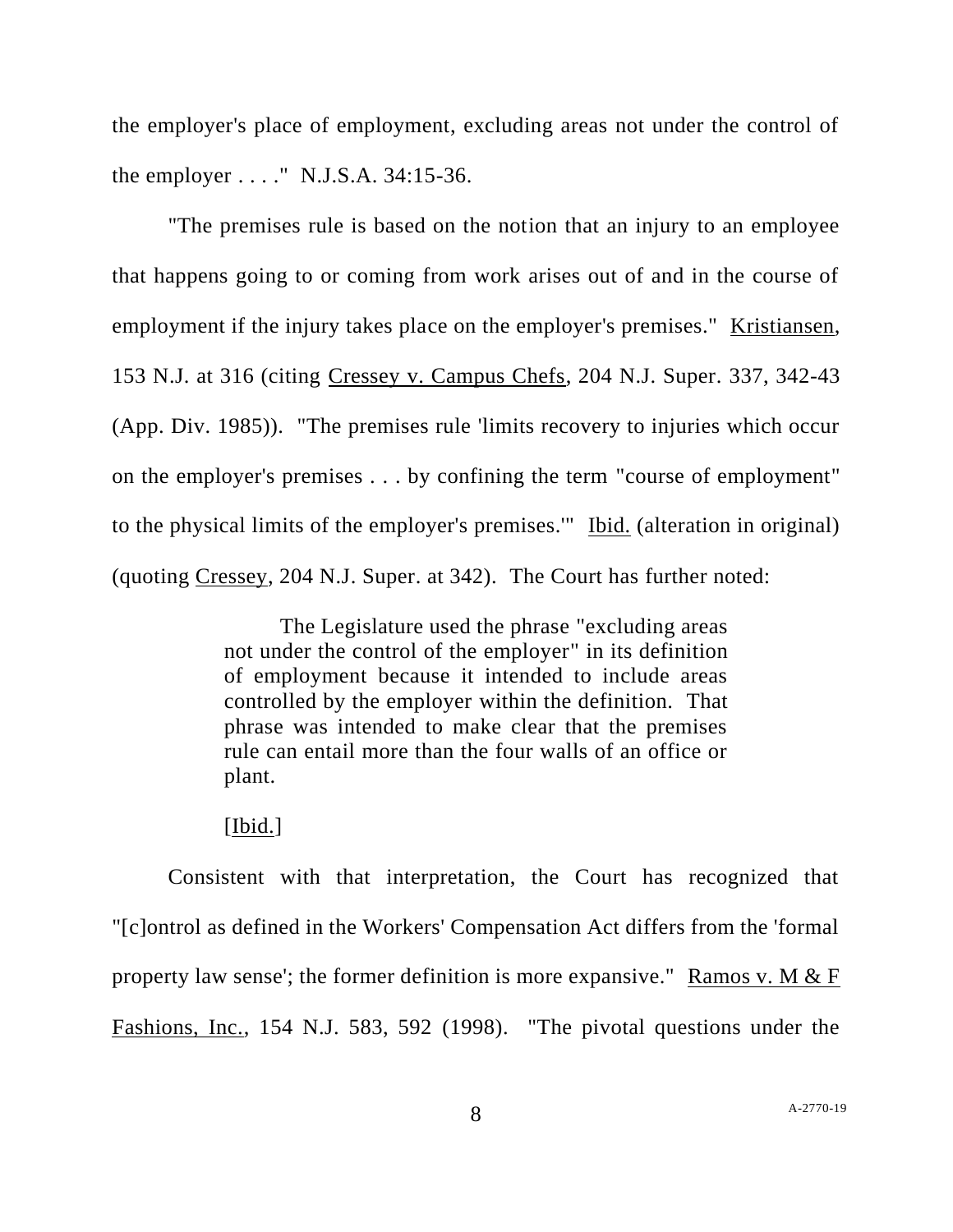premises rule are (1) where was the situs of the accident, and (2) did the employer have control of the property on which the accident occurred." Cannuscio v. Claridge Hotel & Casino, 319 N.J. Super. 342, 350 (App. Div. 1999) (citing Kristiansen, 153 N.J. at 316-17).

The Court has addressed the premises rule in other cases. In Livingstone v. Abraham & Straus, Inc., 111 N.J. 89 (1988), the Court found compensable injuries sustained by an employee walking from an employee parking area in a mall parking lot. Id. at 90. The Court confirmed that "lots owned, maintained, or used by employers for employee parking are part of the employer's premises" for purposes of the premises rule. Id. at 102.

In Ramos, the employee was injured after falling into an elevator shaft in his employer's premises after arriving at 7:00 a.m., about an hour before his shift began at 8:00 a.m. 154 N.J. at 588. The Court held the accident was compensable under the Act even though the employee had not yet started his shift and habitually arrived early to drink coffee, read the newspaper, and smoke a cigarette. Id. at 594-95. The employee's workplace was located on the fourth floor of a multi-tenant building, and the employee fell while attempting to enter the elevator on the first floor. Id. at 587, 600. The Court found the employer had sufficient control over the elevator such that it was the employer's premises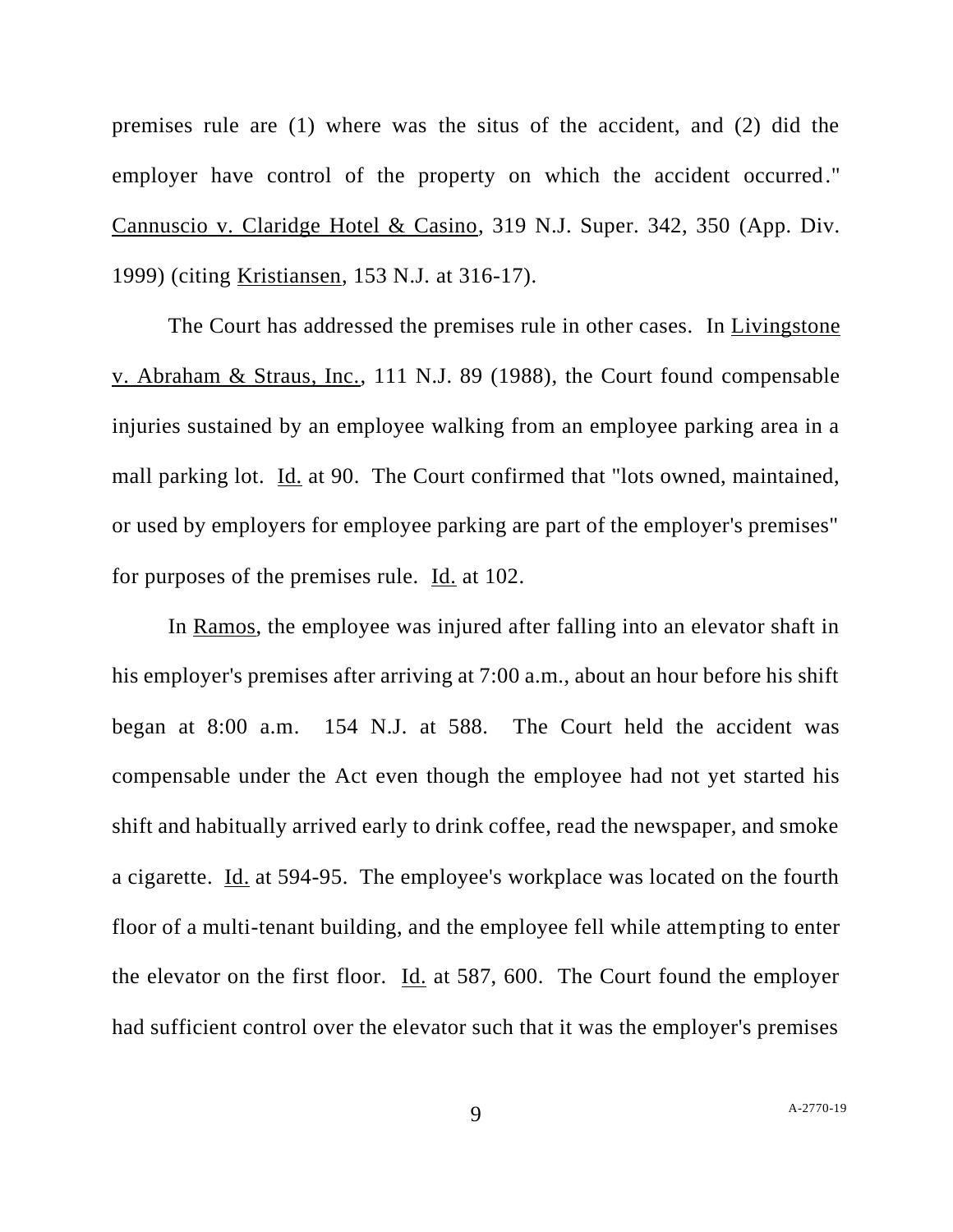because the employer "regularly use[d] the freight elevator for business purposes." Id. at 592. Specifically, the employer "had its employees, including [the injured employee], ride the elevator to transport fabric and clothing and because its employees could, and did, use the elevator for ingress and egress, [the employer] had control over the elevator." Id. at 593-94. The Court noted, "the fact that [the employer] did not have exclusive control of the elevator does not place it beyond . . . workplace premises." Id. at 593.

In its analysis, the Court noted, among other things, that the fact that the employee was injured before the workday began did not affect the outcome. Id. at 593-94. As the Court observed, "control is not a temporal concept. The boundaries of an employer's premises do not shift with the hour; instead, they are established until the employer relinquishes and ceases to use the site." Id. at 593.

Under the Act, the meaning of the term "control" is "more expansive than under formal property law concepts." Brower, 164 N.J. at 372. "It is wellestablished in workers' compensation jurisprudence that when compensability of an accident depends on control of the employer, that test is satisfied if the employer has the right of control; it is not necessary to establish that the employer actually exercised that right." Id. at 372-73.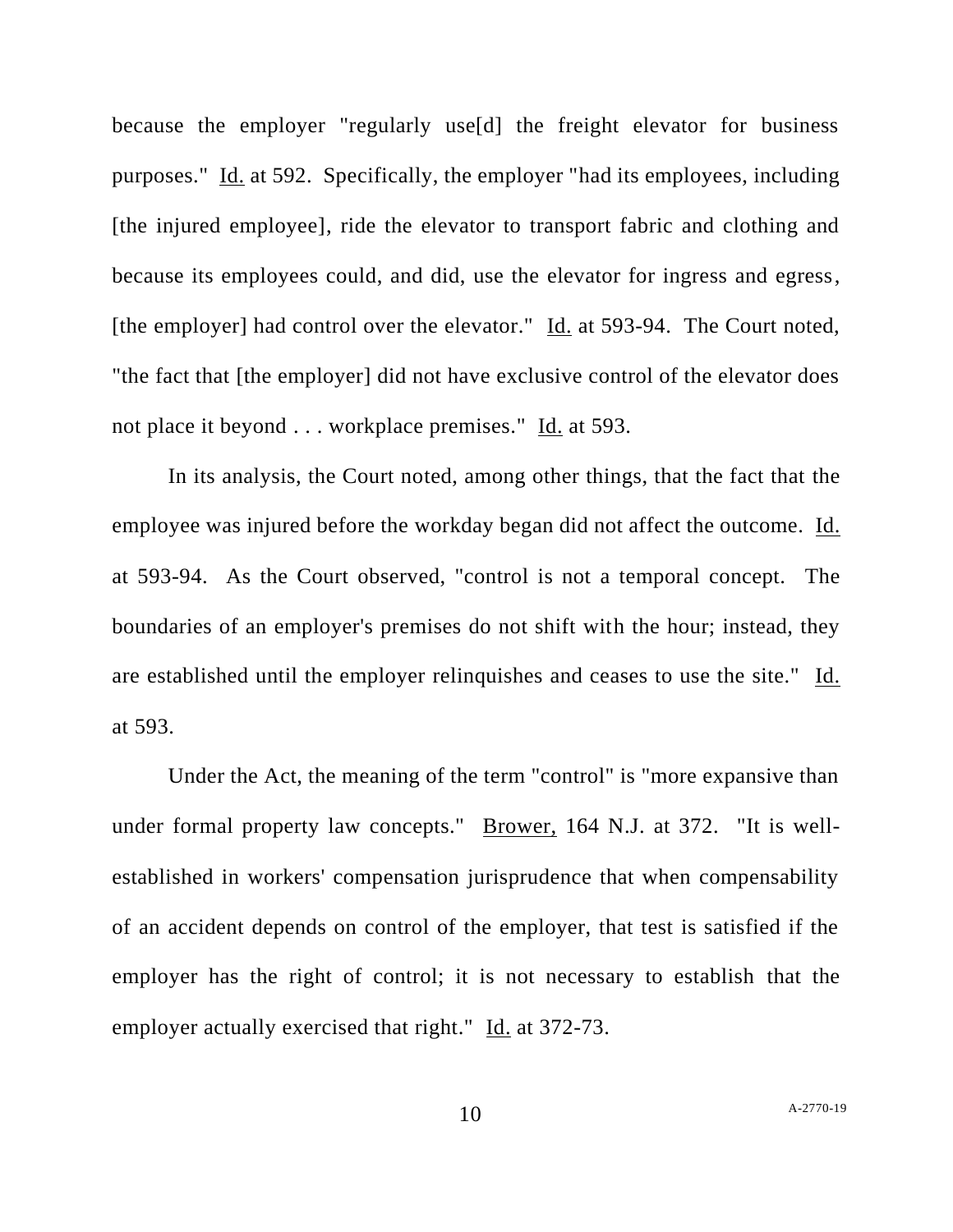Here, the circumstances clearly support the petitioner's position that her parking lot accident is subject to the exclusive remedies provided under the Act. The accident occurred in the parking lot used by Saker's customers, employees, and vendors. Petitioner was walking to her car in the parking lot used by Saker when she sustained her injury. Clearly, this parking lot area was under Saker's control.

The causal nexus between the accident and petitioner's employment is manifestly established. We find inconsequential that petitioner, like other employees, chose to park in an area different from the area designated by Saker for employee parking. The nexus to petitioner's employment is more than sufficient here to conclude that the Act provides the exclusive means to compensate her for her injuries. Moreover, petitioner's decision to park close to the supermarket entrance, rather in the remote designated area near the street, was motivated by her reasonable concern for her own safety. See Livingstone, 111 N.J. at 105-06 ("[B]y requiring its employees to park in a distant section of the lot, . . . [the employer] caused its employees to be exposed to an added hazard, on a daily basis").

Petitioner's case shares key similarities to Ramos and Brower. In each case, the accident did not occur during the employee's workday – in Ramos, the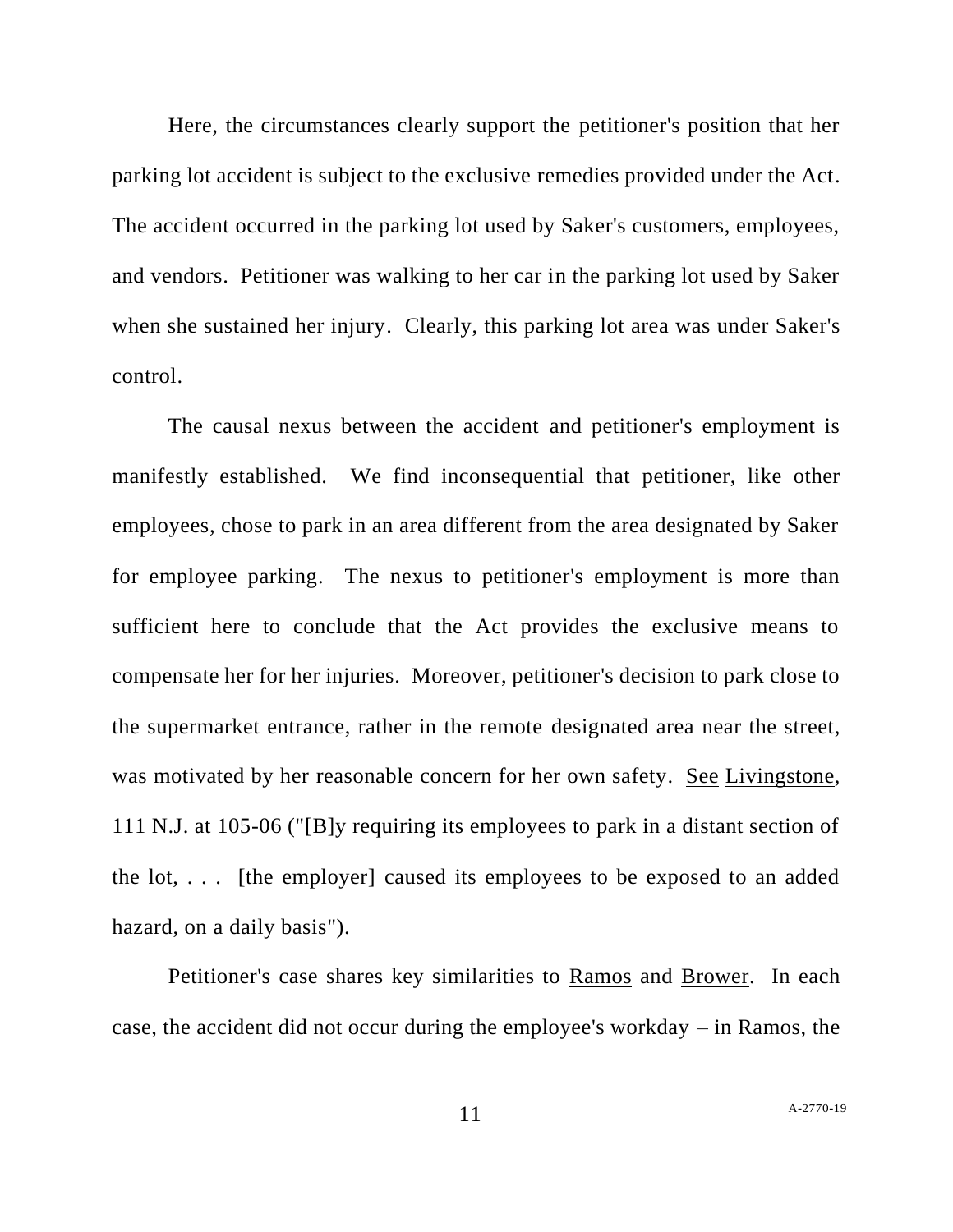accident occurred before the employee began his workday, 154 N.J. at 588, while in Brower, the employee's accident occurred "after she had punched out on the time clock[,]" 164 N.J. at 370. Most notably, in each case the employer used the location where the accident occurred on a regular basis. Here, Saker regularly used the side lot where petitioner's accident occurred for multiple business purposes, including customer parking, (some) employee parking, deliveries, storing shopping carts, and an area for employees to smoke.

We find largely irrelevant that the landlord was responsible for maintaining the parking areas of the shopping center, as Saker's lease clearly granted Saker, its "customers, invitees, licensees . . . and employees" the right to use the parking areas. While the landlord maintained the parking areas, the lease required Saker to pay "additional rent," reflecting a proportionate share of CAM charges, which included the cost of maintaining parking areas. This type of control did not exist in Hersch, 217 N.J. at 249, the case relied upon by Saker. In Hersch, after the employee parked her car in an employer-provided parking garage, a car struck her as she attempted to cross a public street to get to her office. Ibid. Unlike Hersh, the injury here did not occur on a public street where the employer had no control. Rather, the injury occurred in a parking lot which was used on a daily basis by Saker's customers and employees. Because Saker